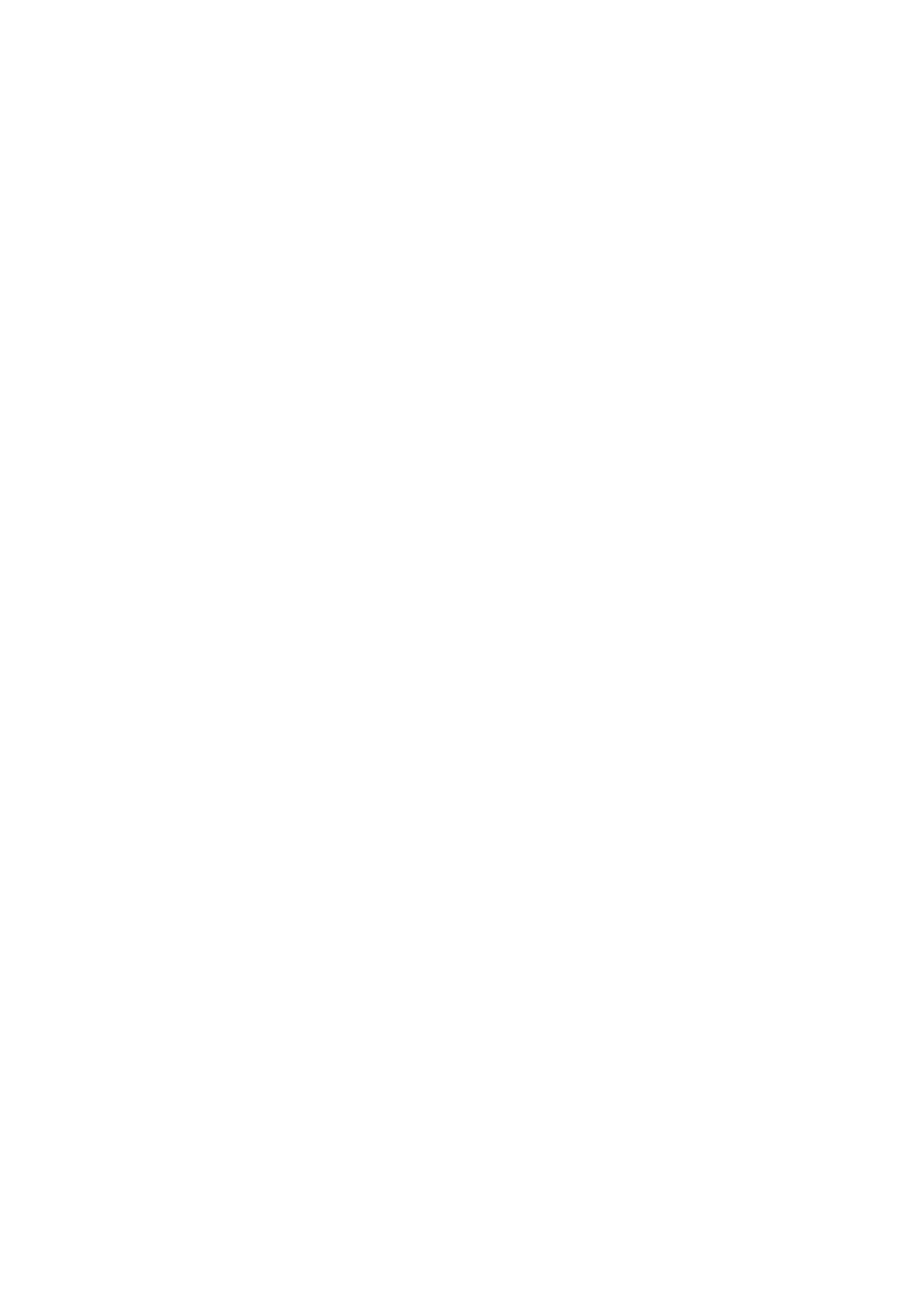## **FOREWORD**

## **Maximising Productivity, Proactivity and Quality**

In this half-day, workshop-style training session we explore the concept of "Multi-tasking" and how a better approach to improving productivity is to replace 'multi-tasking' with 'mindfulness' and focus on being 'in the moment'.

Next we explore the concept of 'flow' and how to best align yourself with being 'in the flow' when conducting work-related tasks. The lesson touches on how managers can improve the 'flow' of their team members.

Finally we consider on the concept of 'time' and how to avoid procrastination while focusing on, and developing priorities, which aid in maximising both personal and team-based productivity while improving the quality of outcomes at the same time.

PD Training's new signature series program - Productive People Advantage brings together the best activity-based learning, incorporates practical workplace tools, and leverages the latest research in neuroscience, psychometric profiling and emotional intelligence in new ways to develop and measure previously elusive to target or measure capabilities.

In collaboration with our clients, trainers, participants across the globe and our research & development partners (The OrgDev Institute and Leading Dimensions Consulting), PD Training has developed Productive People Advantage (PPA), designed for the needs of today to prepare your people and organisation to have a sustainable advantage tomorrow.

In conjunction with the other PPA courses, this helps give people and organisations a competitive advantage through more productive people.

## **OUTCOMES**

## **This Course will provide practical skills and techniques to help people improve their workplace performance in the following areas:**

- Communicate Effectively
- Customer Focus
- Innovation and Creativity
- Engagement and Performance
- Increased Collaboration
- Value Diversity
- Deliver Results
- Engagement and performance
- Solve Problems